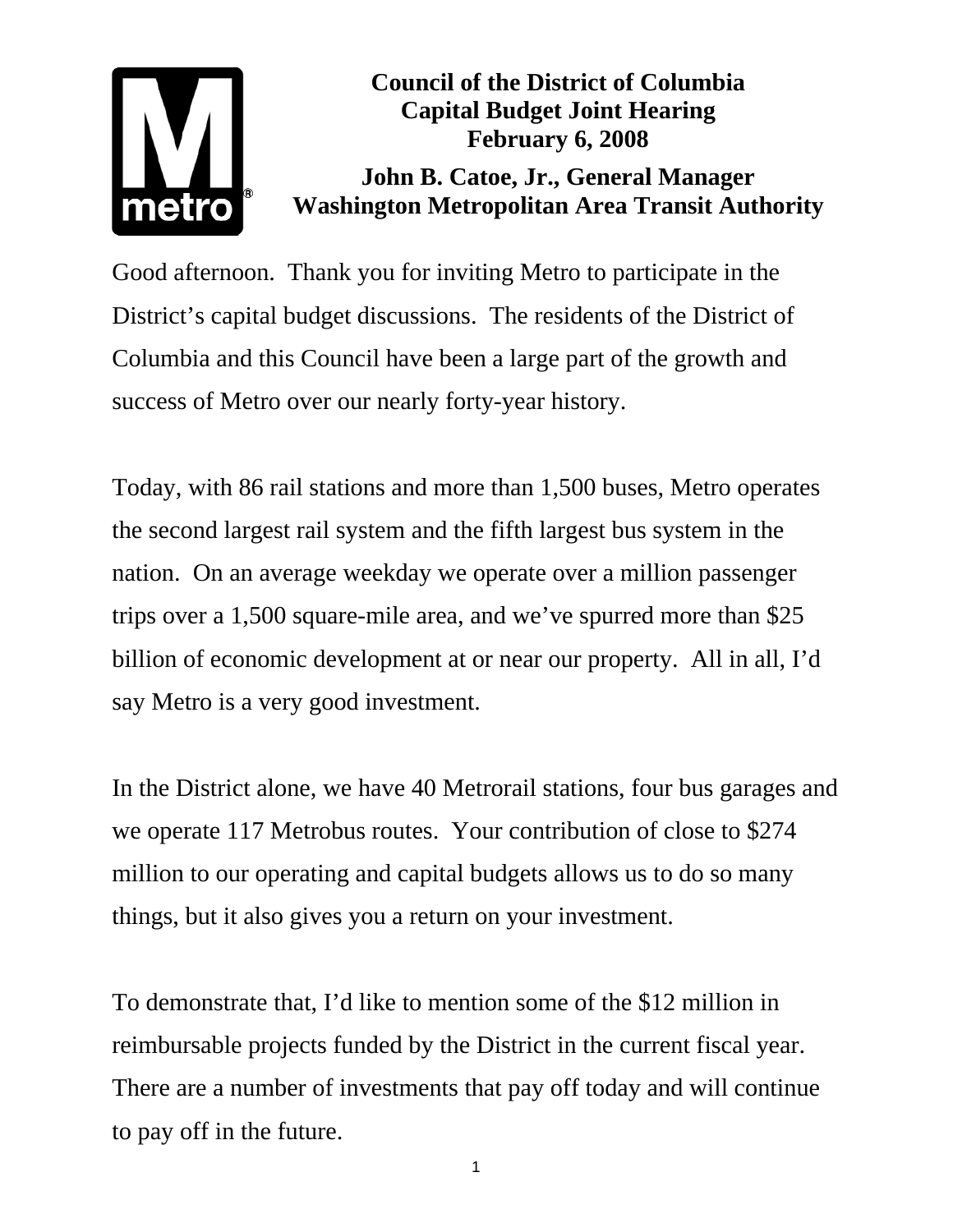The investment to extend Yellow Line service to Fort Totten in off-peak hours provides Metrorail riders with more frequent service between downtown and Fort Totten and greater access to the shopping and business opportunities in Columbia Heights neighborhood of the District. This extension also provides residents who live along the the rail line with direct access to National Airport.

Metro supports the DC Circulator by providing contract management and technical advice. The 29 buses provide express service connecting Georgetown, Downtown, Union Station, and the Southwest Waterfront every ten minutes. The Circulator also provides seasonal service along the National Mall, transporting tourists and residents between the Vietnam Veterans Memorial and Union Station.

The Georgia Avenue Rapid Bus, or MetroExtra, has been a very successful route connecting Silver Spring and downtown with fast and convenient limited-stop service.

These are excellent examples of defining the needs of customers and developing the services to meet those needs. They are also very forward-looking investments by the District, because as we begin to reach full capacity on Metrorail we will need to develop our express and rapid bus capacity fully to meet future ridership demands.

2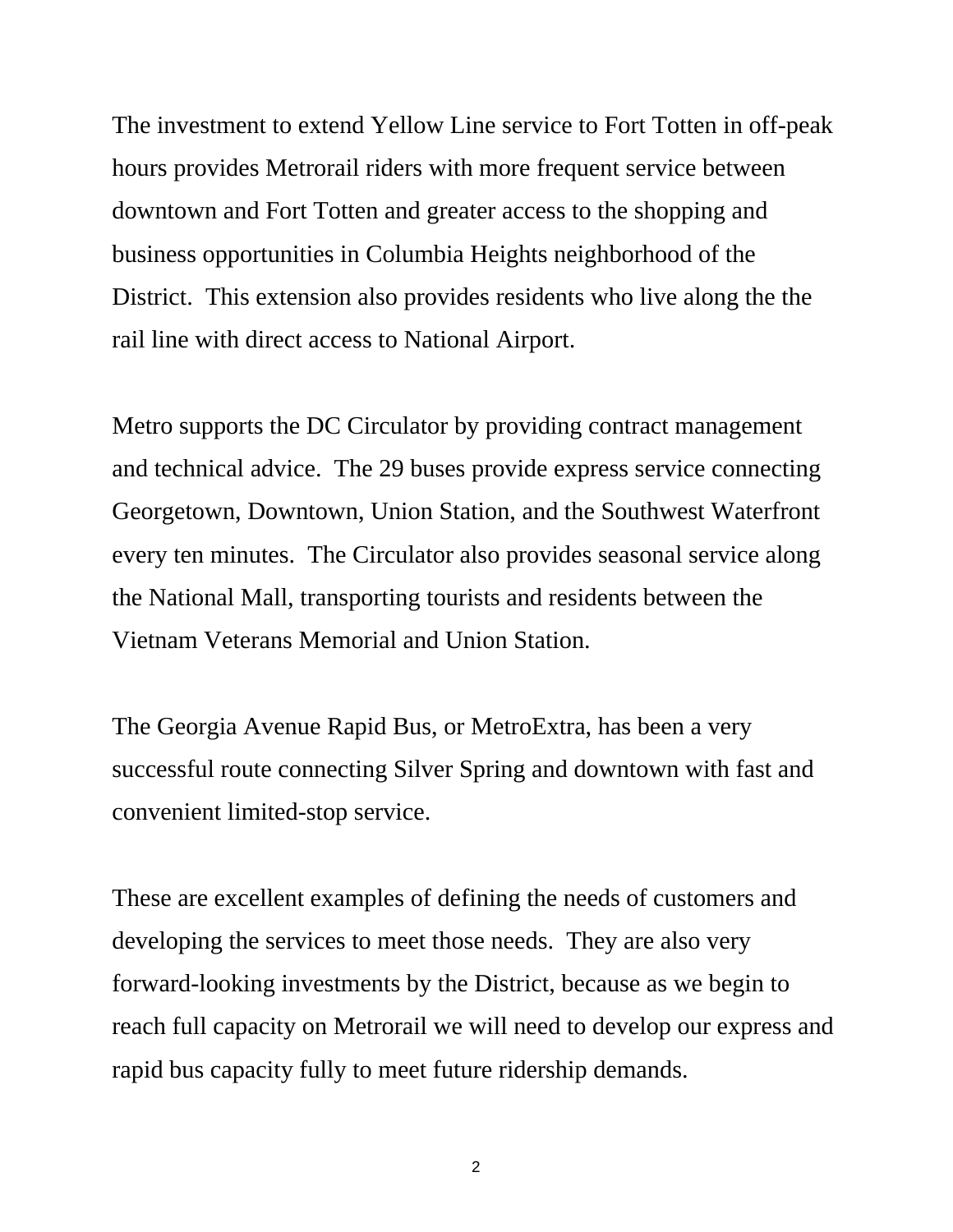The District's investment in the ElectroMechanical Program is another forward-looking investment. This is a strong partnership forged between DC Public Schools and Metro to prepare Cardozo High School students to apply for Metro's Technical Skills program and other schoolto-work programs upon graduation. This innovative program ensures that Metro has a pool of young, technically-skilled potential employees to fill the many positions that will be continue to be available.

Finally, I'd like to acknowledge the \$20 Million District investment to enhance the Navy Yard Station West entrance in order to increase its capacity from 5,000 customers per hour to 15,000 customers per hour. This investment will also support the continued development of the Southeast Federal Center-Navy Yard-Ball Park District. Since I have mentioned the Ballpark let me assure you that Metro will be ready to play ball on opening day at the end of March.

That's just a small portion of the District's investment in Metro, and it's obvious that the money you invest makes things happen. It creates mobility. It creates opportunity. It creates community.

Certainly over the past year, we've faced challenges with track fires, power problems, and mechanical problems on railcars. But, we are meeting those challenges by doing what it takes.

3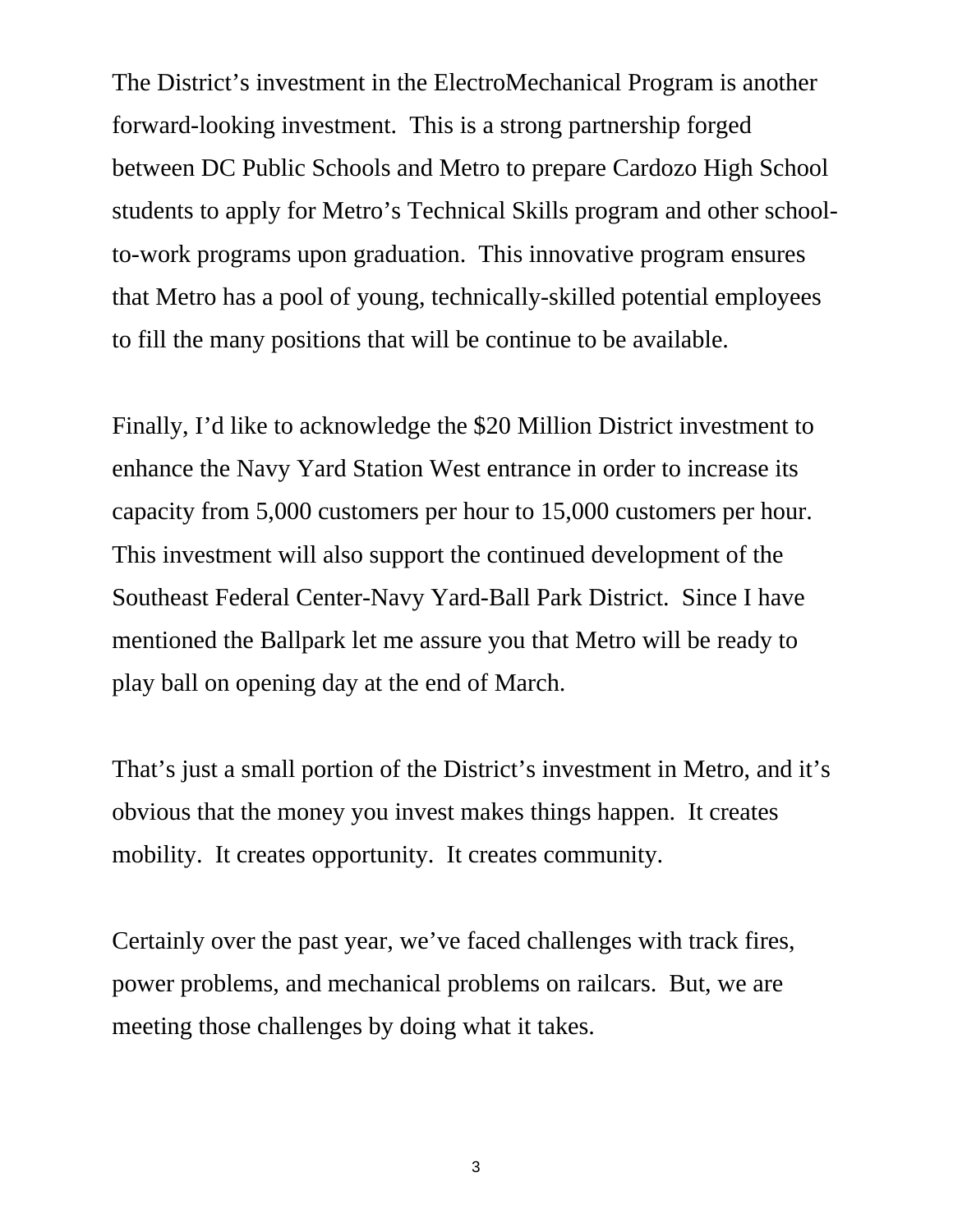There have been press articles of late about the state of Metro's infrastructure, and many of the articles focus only on the programs without a discussion of the solutions we are currently employing or planning to implement in the future.

For example, we've dramatically reduced the number of track fires by removing 3,000 bags of trash from our tracks. We've developed a plan by which we'll have reserve power stations available to prevent disruptions like those we experienced last year. We're working diligently to fix the door problems on the 5000 Series cars and the brake problems on the oldest cars in our fleet, the 1000 Series cars. We are moving toward even better preventive maintenance and inspection of our tracks.

In terms of Metrobus, we're reduced the average age of our buses to 7.4 years, and the reliability of the fleet is 70 percent better than it was a decade ago. In the next fiscal year, we'll receive 100 new buses, which will help us continue to increase the reliability of our fleet. Let me just note that of those 100 new buses, 22 will be articulated buses that will be used exclusively in the District.

You are aware that we have issues related to the condition of some of our Metrorail platforms, but we are executing a plan to make the necessary repairs. The proof is right nearby at Metro Center. On President's Day weekend, we'll complete Phase Two of our major

4